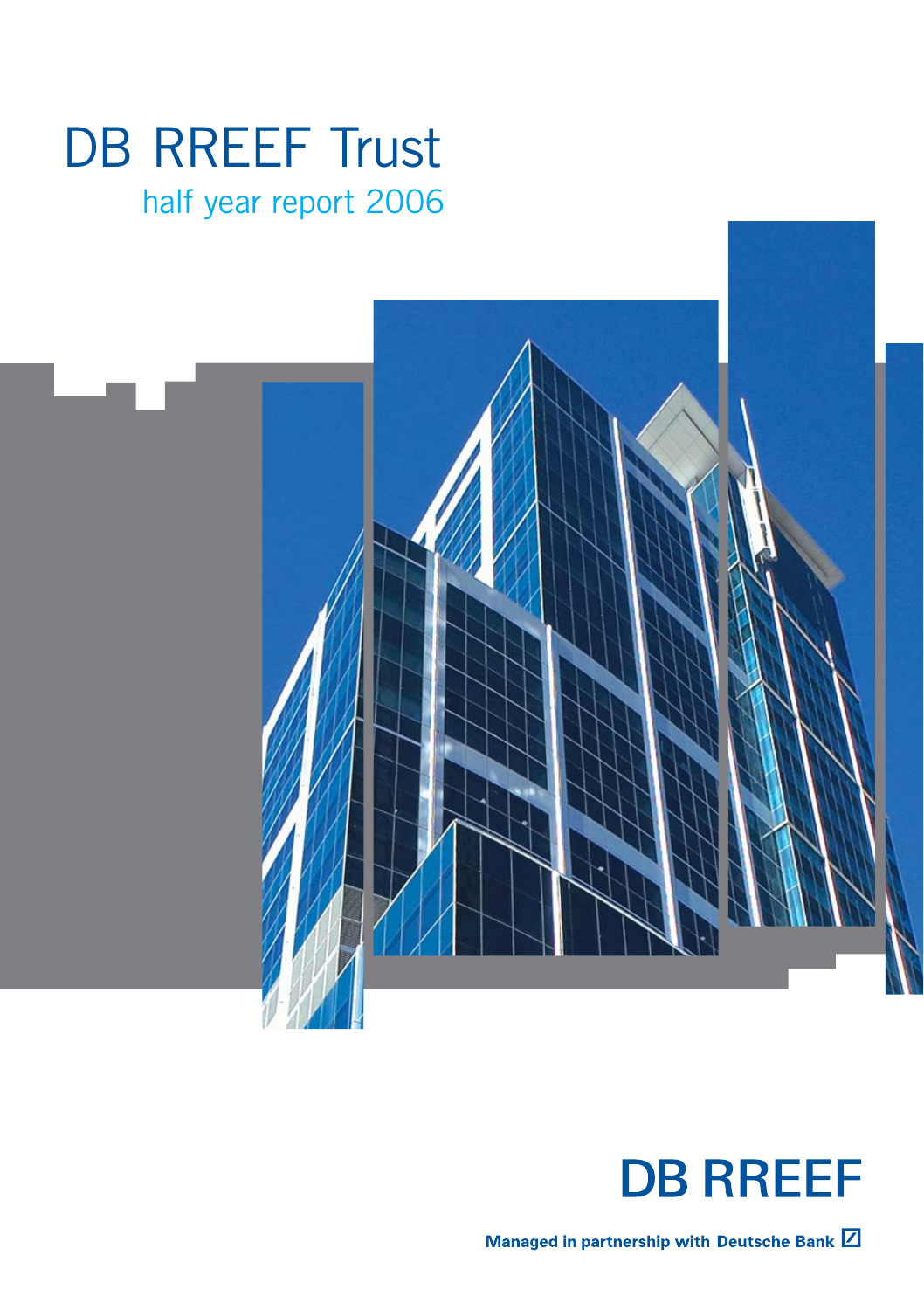## contents

## key results



DB RREEF Trust (ASX: DRT) comprising DB RREEF Diversified Trust ARSN 089 324 541 (DDF), DB RREEF Industrial Trust ARSN 090 879 137 (DIT), DB RREEF Office Trust ARSN 090 768 531 (DOT) and DB RREEF Operations Trust ARSN 110 521 223 (DRO). All amounts are in Australian dollars unless otherwise stated.

|                                                  | 31 Dec 2006    | 30 Jun 2006    |
|--------------------------------------------------|----------------|----------------|
| closing price                                    | \$1.78         | \$1.46         |
| net tangible assets per security                 | \$1.65         | \$1.53         |
| number of securities on issue                    | 2.85bn         | 2.80bn         |
| number of security holders                       | 25,752         | 25,925         |
|                                                  | $$^{\prime}$ m | $$^{\prime}$ m |
| market capitalisation                            | 5,060          | 4,091          |
| total assets                                     | 9,030          | 8,288          |
| borrowings                                       | 3,514          | 3,195          |
| gearing (percentage of total assets net of cash) | 38.9%          | 38.3%          |
| net asset value                                  | 4,704          | 4,288          |
| third party funds under management               | 4,318          | 3,949          |
| total funds under management                     | 13,062         | 11,797         |
| number of property investments                   | 197            | 178            |
| portfolio occupancy                              | 95.7%          | 96.1%          |
| portfolio average lease duration                 | 5.3 years      | 5.3 years      |
|                                                  | 31 Dec 2006    | 31 Dec 2005    |
|                                                  | $$^{\prime}$ m | $$^{\prime}$ m |
| total income                                     | 728            | 532            |
| earnings before interest and tax                 | 614            | 430            |
| net profit to stapled security holders           | 510            | 336            |
| distributions (cents per security)               | 5.60           | 5.45           |

**DB RREEF Trust** Half Year Report 2006 **3**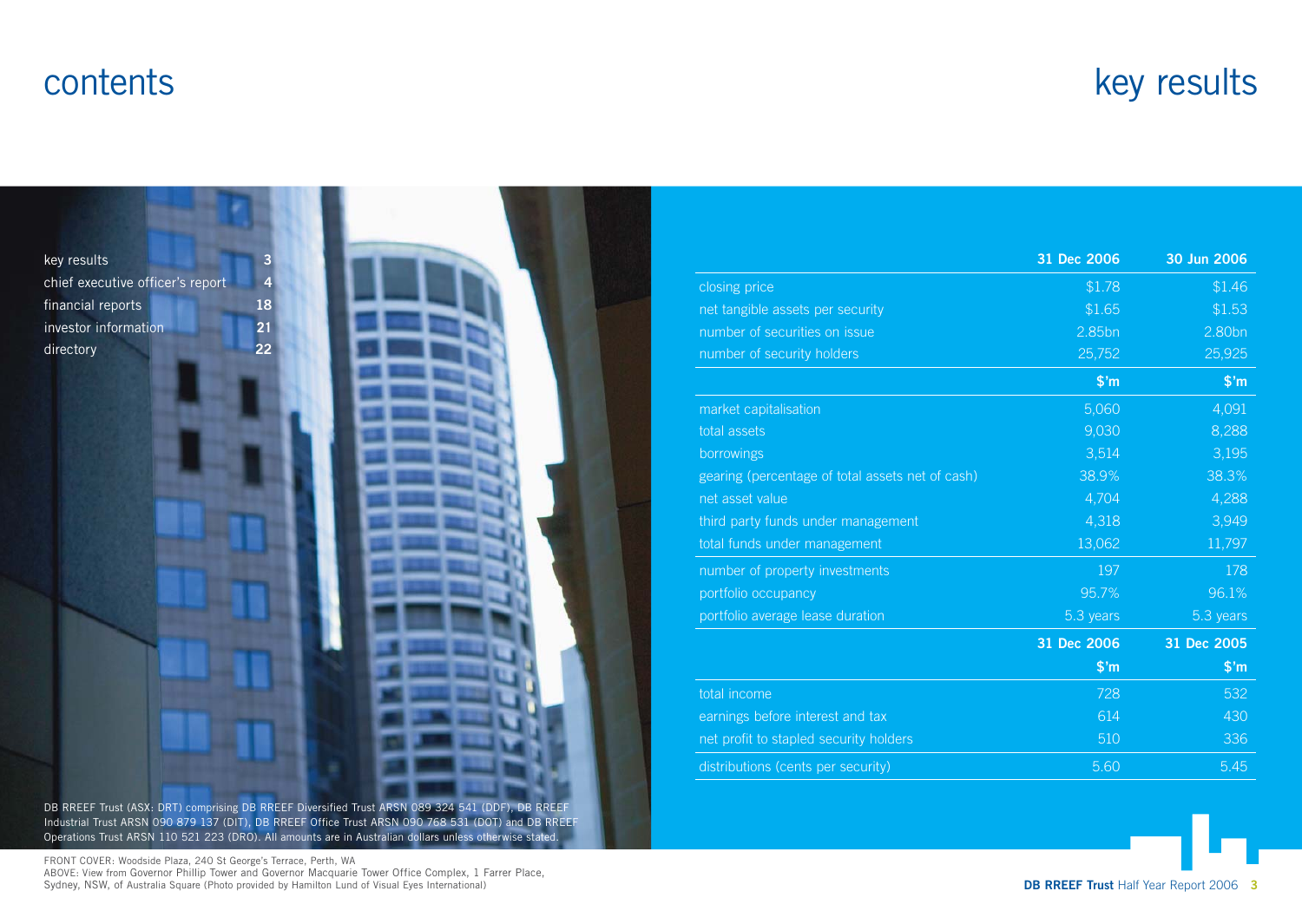## chief executive officer's report

I AM PLEASED TO PRESENT THE HALF YEAR REPORT TO SECURITY HOLDERS OF DB RREEF TRUST FOR THE SIX MONTHS TO 31 DECEMBER 2006.

ACQUISITIONS IN THE HALF YEAR PERIOD INCLUDED LAND IN AUSTRALIA FOR DEVELOPMENT OPPORTUNITIES AND INDUSTRIAL PROPERTIES IN THE US, FRANCE AND GERMANY.

In this period, we continued to deliver on our objective to enhance security holder value with a strong performance across the business.

### portfolio performance

#### delivering growth

Total income was \$728 million, with profit attributable to security holders of \$510 million. DB RREEF Trust will pay distributions for the half year of \$159.6 million. This represents 5.60 cents per security compared to 5.45 cents for the same period last year – an increase of 2.8 percent.

At 31 December 2006, total assets were \$9 billion. Net tangible assets increased during the half year by 9.7 percent to \$4.7 billion, representing \$1.65 per stapled security.

DB RREEF Funds Management Limited manages approximately \$13.0 billion of assets, including \$4.3 billion managed on behalf of third party clients.

### strong fundamentals

Our continued focus has been to enhance and maintain our high quality portfolio in Australia and overseas, undertake quality building refurbishments and concentrate on development opportunities, thereby attracting and retaining quality tenants. Key fundamentals of the portfolio have remained strong throughout the half year.

During the period, DB RREEF Trust leased approximately 220,000 square metres of space across the portfolio, which resulted in an overall occupancy rate of 95.7 percent and an average lease duration of 5.3 years. The portfolio value increased by \$770 million, driven primarily by strong acquisition activity in the period of over \$400 million and revaluations contributing a further \$359 million.

#### domestic and international expansion

Acquisitions in the half year included land in Australia for development opportunities and industrial properties in the US, France and Germany. In addition, we have secured approximately \$627 million of future commitments in the USA, Canada and Europe which includes the Whirlpool international investment program, announced in August 2006.

Together these acquisitions build on DB RREEF Trust's strategy for international expansion, and provide investors with exposure to quality international assets diversified across geographic regions. These acquisitions progress us further towards our target international asset mix of 35 to 50 percent, and demonstrate the effectiveness of our strategic relationship with RREEF in our international expansion plans.

We have delivered on our strategy to enhance our development pipeline with eight development projects underway in the industrial, office and retail portfolios, with an estimated cost of \$459 million. Total developments including future pipeline has an estimated value on completion of more than \$2.2 billion

#### diversification

Our portfolio is diversified across office, industrial and retail sectors in Australia and internationally, as shown in the graph.

### portfolio diversification as at 31 december 2006



| n.              | Australia & NZ office            | 18% |
|-----------------|----------------------------------|-----|
|                 | Australian retail                | 12% |
| <b>Contract</b> | Australian industrial            | 20% |
|                 | $\blacksquare$ US industrial     | 17% |
|                 | $\blacksquare$ French industrial | 1%  |
|                 | German industrial                | 2%  |
|                 |                                  |     |

- 1 Germany excludes the property located in Düsseldorf which is contracted to be purchased in May 2007.
- 2 US excludes the Whirlpool International Investment Program, Summit Oaks and 20 percent minority interest in joint venture assets.
- 3 Office includes car parks.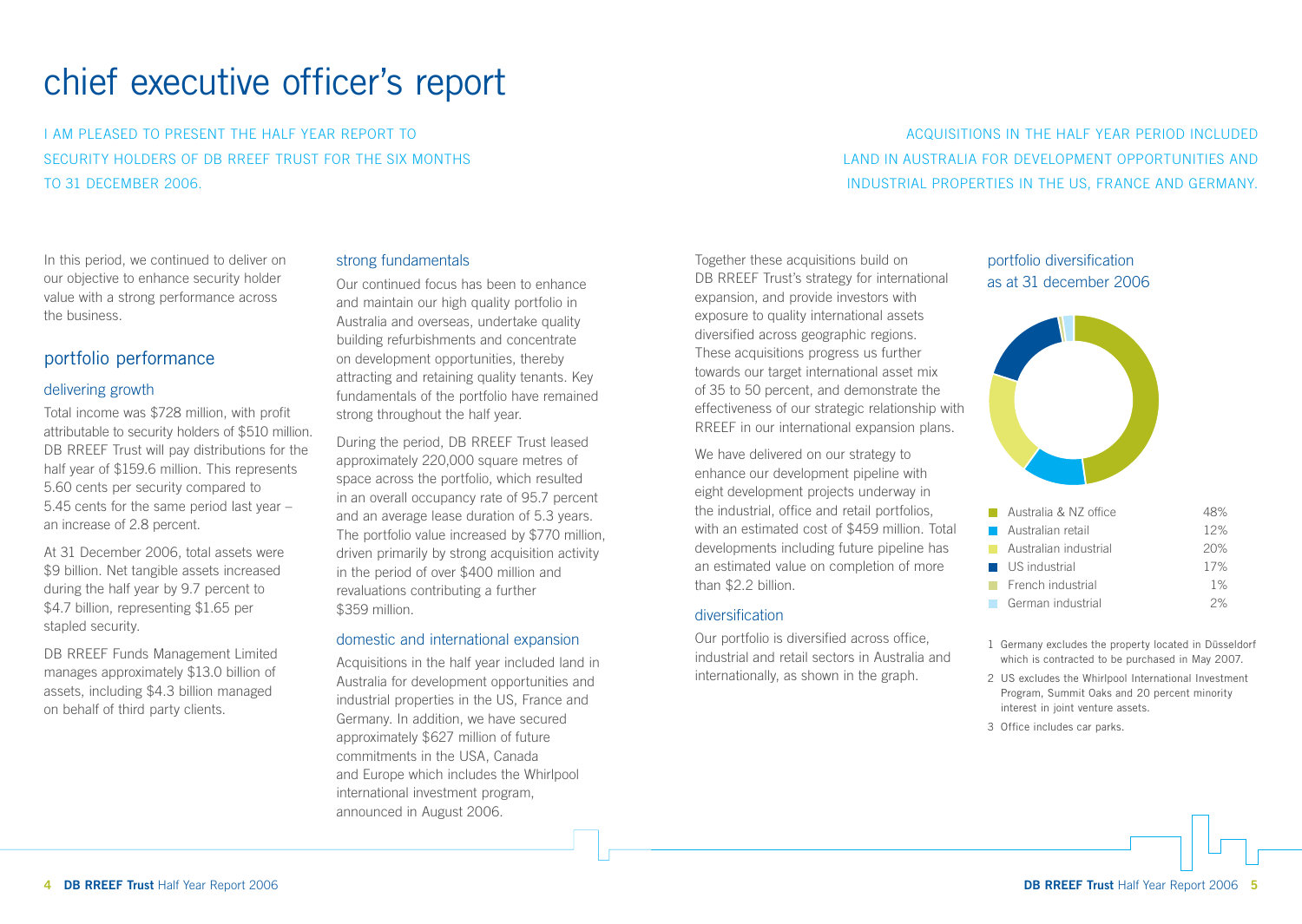### sector performance

OFFICE – ENHANCING OUR QUALITY PORTFOLIO

### Australia/New Zealand

The Australia/New Zealand office portfolio consists of 24 office buildings and five car parks of which 86 percent are premium and A-grade. The portfolio contributes \$124.9 million of net property income to the DB RREEF Trust or approximately 46.6 percent of total property income for the half year.

As a result of strong leasing activity throughout the half year, our office sector occupancy rate remains high at 97.3 percent (compared to the average market occupancy rate of  $93.6$  percent<sup>1</sup>) and the average lease duration increased to 6.4 years, compared to 6.3 years at 30 June 2006.

The Australia/New Zealand office portfolio is valued at \$3.9 billion, following revaluations of \$286 million.

We continue to actively manage our portfolio and since year end we have sold a 50 percent interest in The Zenith, Chatswood, NSW, for \$126.25 million, with proceeds being used to fund future opportunities.

1 Source: Jones Lang LaSalle, June 2006

DB RREEF Trust is currently progressing four development opportunities with an estimated value on completion of \$900 million. These include:

- an office tower at Bent Street, Sydney, NSW, for which we are seeking tenant pre-commitments. A Stage 2 Development Application is due to be lodged in the second quarter 2007
- a 20,400 square metre office tower at 105 Phillip Street, Parramatta, NSW
- $\blacksquare$  an office tower on the existing car park site at Charlotte Street, Brisbane, QLD, for 42,000 square metres
- $\blacksquare$  an extension to the existing lower five levels of Victoria Cross, North Sydney, NSW, creating an additional 5,000 square metres



Artist's impression of the proposed office tower at Bent Street, Sydney, NSW

### australian/new zealand office lease expiry profile as at 31 december 2006

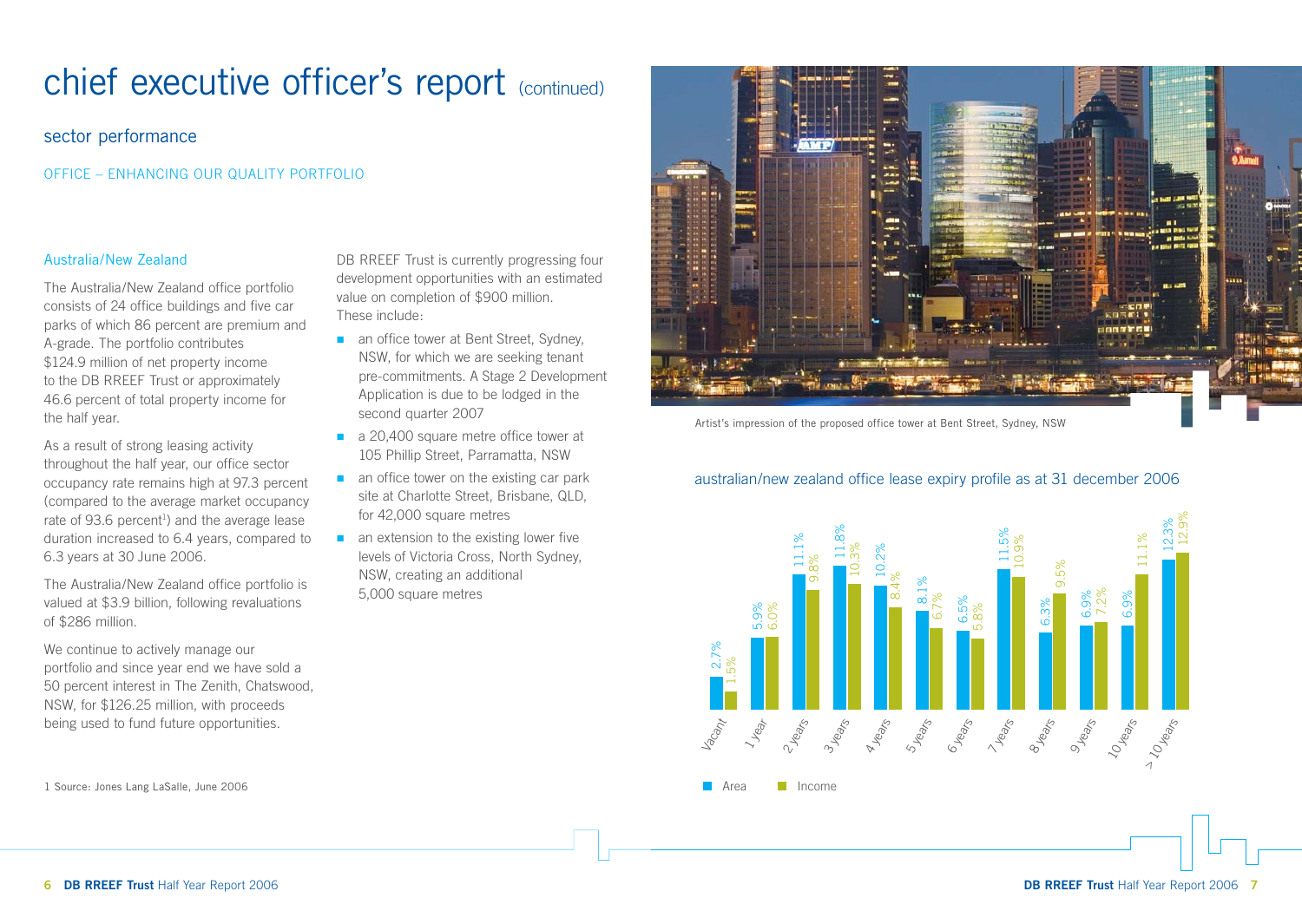sector performance (continued)

RETAIL – SECURE INCOME STREAMS

### Australia

The Australian retail portfolio consists of a 50 percent interest in six shopping centres providing net property income of approximately \$27.9 million to DB RREEF Trust or approximately 10.4 percent of total property income for the half year to 31 December 2006.

Moving annual turnover for the 12 months to 31 December 2006 is up eight percent to \$1.58 billion over the same period last year.

The portfolio's occupancy remains stable at 99.7 percent and the average lease duration is 5.3 years.

In the retail sector, we continue to maximise value by working in partnership with Westfield to create an optimum shopping environment for our tenants and, most importantly, our customers.

Throughout the half year, revaluations were completed on the retail portfolio which provided an increase in value of \$64 million (seven percent).

Works have commenced on two development projects – North Lakes Shopping Centre, QLD, and Plenty Valley Shopping Centre, VIC. Combined the cost of our interest in these developments is approximately \$190 million and will add a total 66,600 square metres of net lettable area to the portfolio.



Westfield West Lakes Shopping Centre, SA

### australian retail lease expiry profile as at 31 december 2006



#### Westfield Mount Druitt, NSW

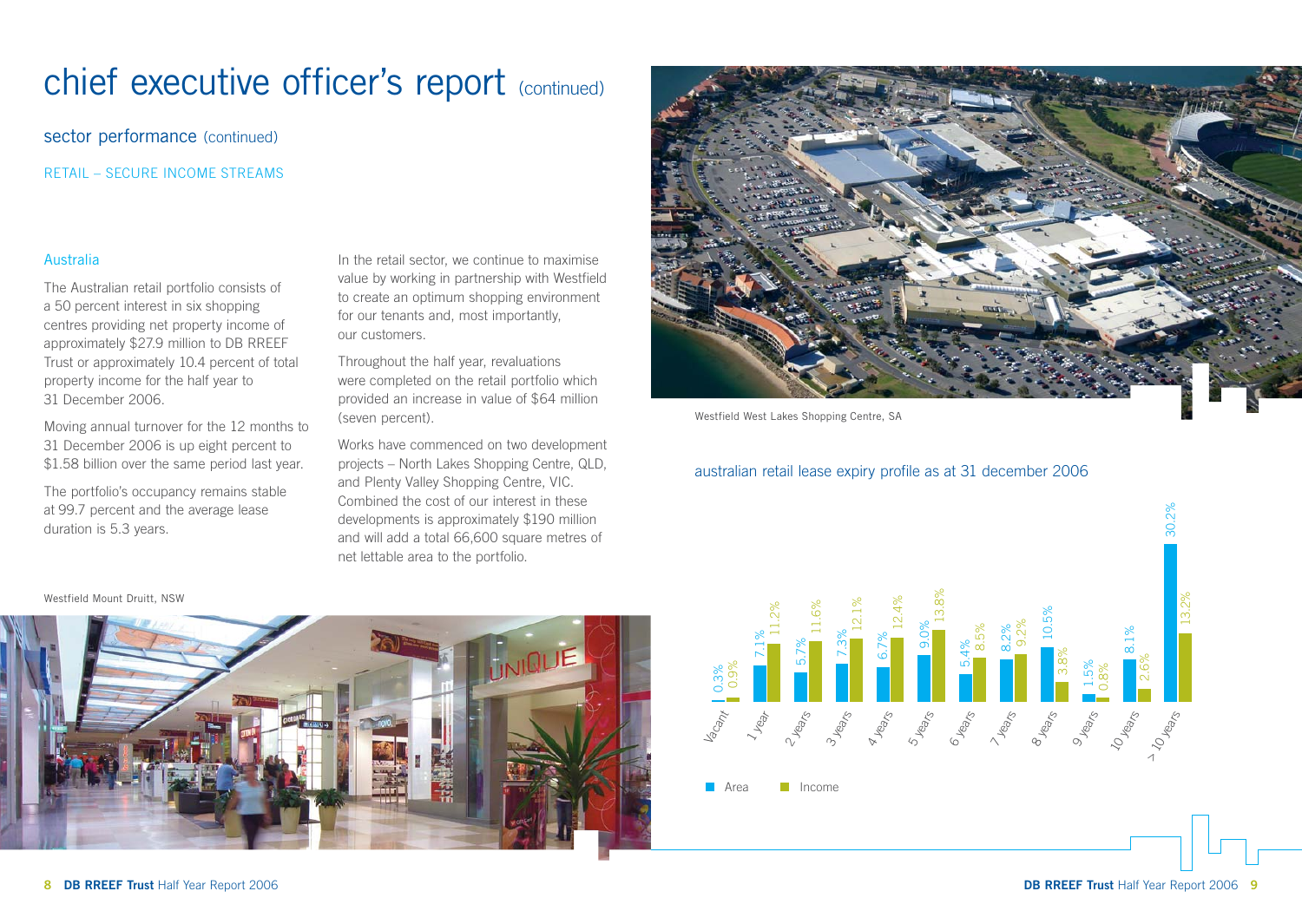### sector performance (continued)

INDUSTRIAL – CONTINUED FOCUS ON PORTFOLIO GROWTH AND DEVELOPMENT

### Australia

The Australian industrial portfolio was valued at \$1.7 billion at 31 December 2006, an increase of \$118 million or 7.5 percent from 30 June 2006.

The portfolio consists of 41 industrial properties and contributed \$56.6 million of net property income to DB RREEF Trust or approximately 21.1 percent of total net property income for the half year.

Occupancy in the portfolio is 97.2 percent down from 99.2 percent at 30 June 2006 due to a number of anticipated vacancies arising. The average lease duration remains steady at 4.8 years.

We have sold two properties – Evans Road, Salisbury, QLD, in August 2006, and 706 Mowbray Road, Lane Cove, NSW, in January 2007 – for a total of \$53.3 million.

During the last six months, DB RREEF Trust has secured two significant development sites, a 50 percent interest in 144 Wicks Road, North Ryde, NSW, and the other adjoining the DB RREEF Industrial Estate in Dohertys Road, Laverton North, VIC.

These acquisitions are consistent with the industrial portfolio's overall objective to increase value to security holders through a strong development pipeline.

A number of developments with an estimated end value on completion of \$56.7 million have been completed at four key sites:

- **DB RREEF Industrial Estate,** Laverton North, VIC
- **Pound Road, Dandenong, VIC**
- **Kings Park Industrial Estate,** Marayong, NSW
- **Axxess Corporate Park Estate,** Mt Waverley, VIC

In addition, two development projects with an estimated cost of \$132 million are progressing to accommodate the tenancy requirements of the Coles Group and Fosters Australia tenancies at the DB RREEF Industrial Estate in Laverton North.



Axxess Corporate Park, Mount Waverley, VIC

### australian industrial leasing expiry profile as at 31 december 2006

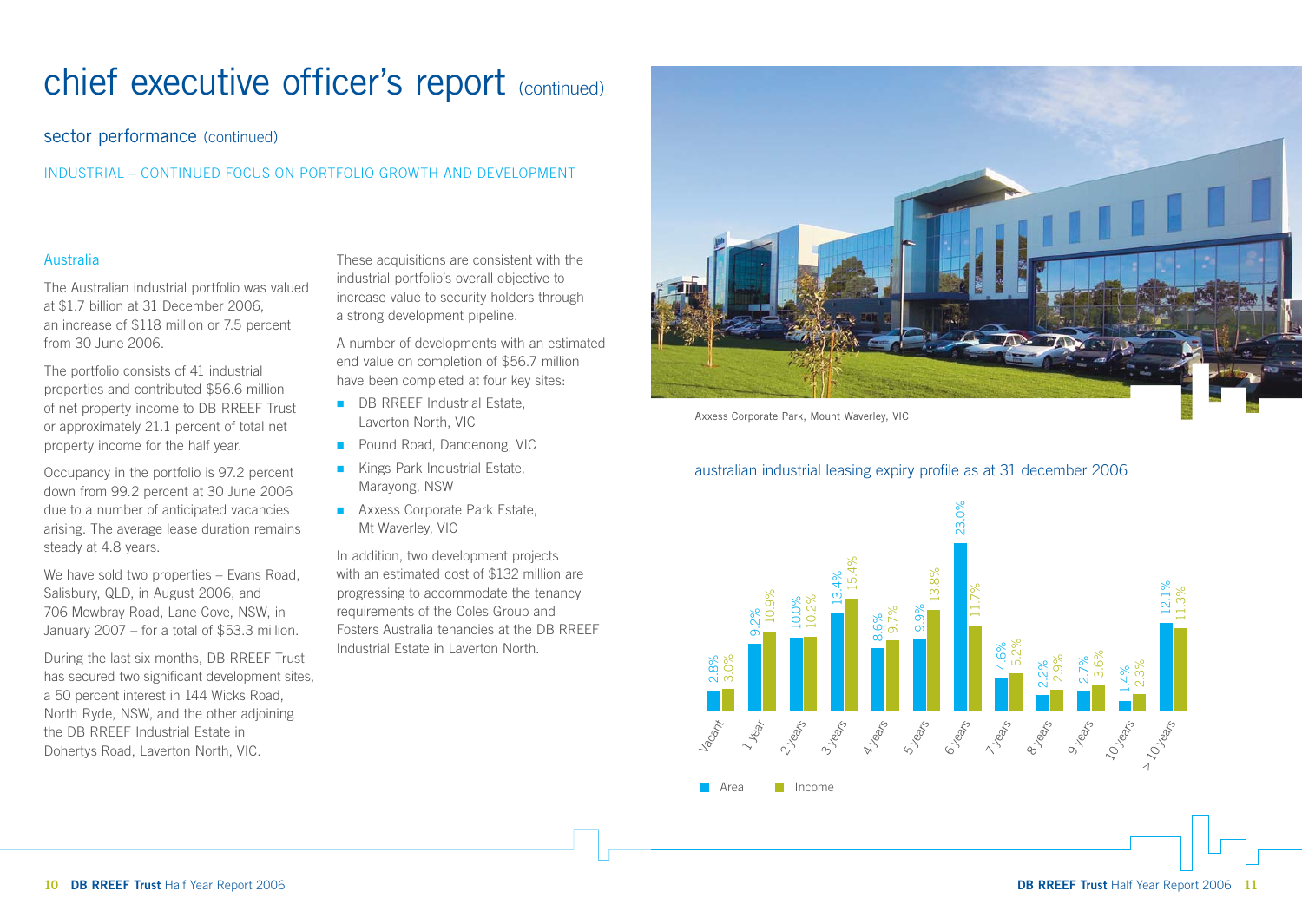### sector performance (continued)

INDUSTRIAL – CONTINUED FOCUS ON PORTFOLIO GROWTH AND DEVELOPMENT

### North America

The North American industrial portfolio of 102 properties is valued at approximately \$1.4 billion (based on 80 percent ownership of joint venture assets). The portfolio contributes \$54.8 million of net property income which represents 20.4 percent of the total net property income attributed to DB RREEF Trust in the half year.

Occupancy increased to 94.1 percent in the half year with the average lease duration being 3.3 years.

In December 2006, DB RREEF Trust secured a 92 percent interest in a suburban office development site in Summit Oaks, in the strong growth market of Valencia, California. Early works have commenced for the development of a 139,392 square foot, five-storey, office building with a separate car park. The estimated cost of the development will be \$57 million. This complements other developments within the portfolio and will further enhance the quality and contribution the North American portfolio will make to DB RREEF Trust.

The \$24 million Turnpike Distribution Centre development in Florida, is now fully leased with practical completion taking place in January 2007. Works are continuing on the office development at Atlantic Corporate Park, Virginia, with completion due in the first half of 2008.

Under the Whirlpool international investment program the first distribution centre in Orlando, Florida, has been completed with an estimated value on completion of \$41 million. Whirlpool has begun its fit-out and it is anticipated that DB RREEF Trust will acquire the facility by April 2007. A further site has been secured in Toronto, Canada, with construction expected to be complete by December 2007. DB RREEF Trust expects to acquire the property in the first half of 2008. Additional sites for the Whirlpool international investment program are actively being sought.

During the half year, DB RREEF Trust sold a new core asset, Oak Park Business Centre, Minneapolis, USA, for \$4.0 million.



Town Park Drive, Atlanta, USA

north american industrial lease expiry profile as at 31 december 2006

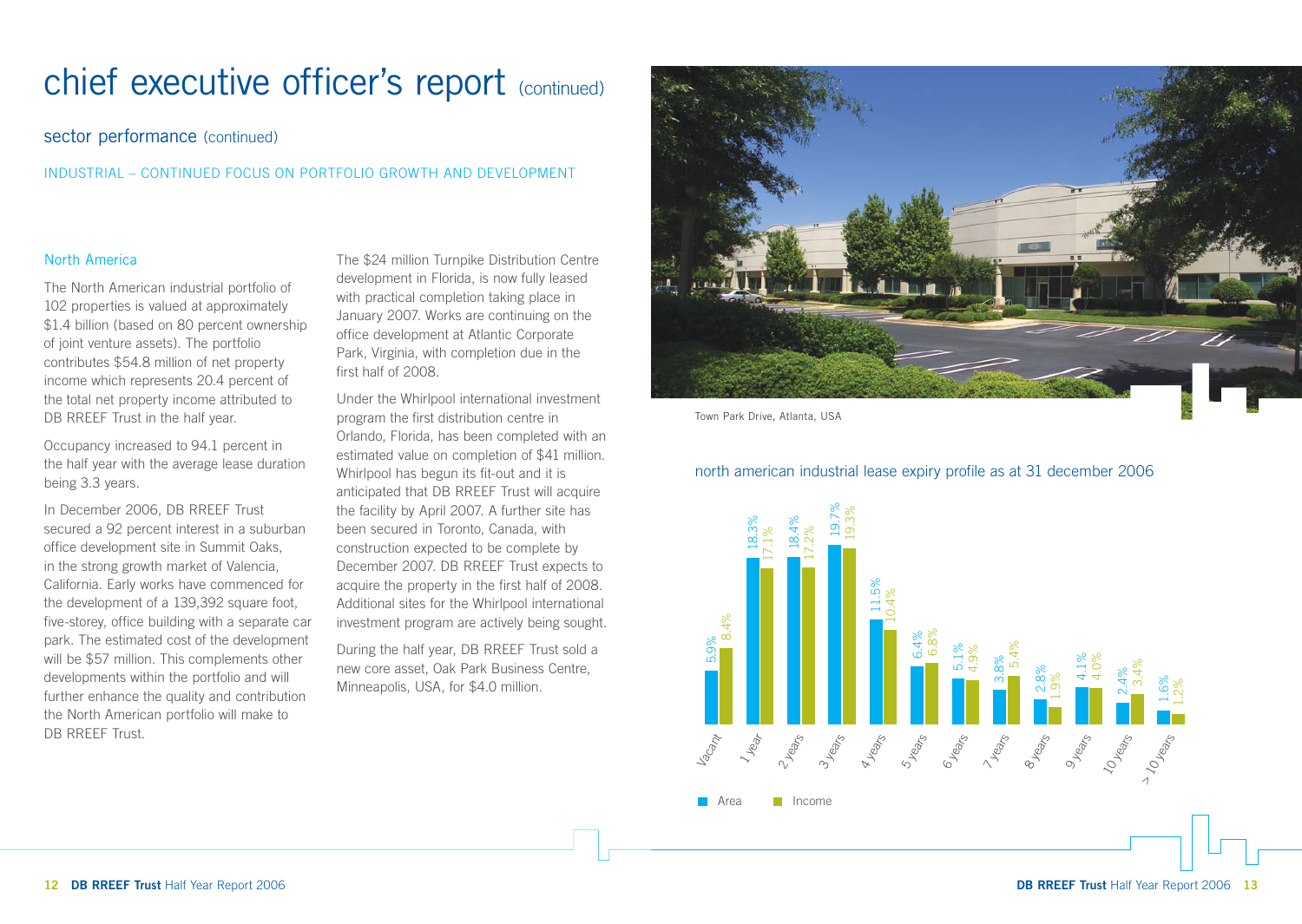### sector performance (continued)

INDUSTRIAL – CONTINUED FOCUS ON PORTFOLIO GROWTH AND DEVELOPMENT

### Europe

In the half year to 31 December 2006, DB RREEF Trust entered the European property market and acquired two portfolios. When construction is complete, these 19 industrial properties have a combined book value of \$339 million.

In August 2006, a French portfolio was acquired for a total cost of \$119 million. The portfolio consists of six logistics properties in Paris and Lyon – major logistics warehouse markets in France. During the half year, the French portfolio contributed \$3.9 million of net property income, representing 1.5 percent of the total net property income attributed to DB RREEF Trust. The portfolio is 87.6 percent occupied and its average lease duration is 2.7 years.

On 31 December 2006, DB RREEF Trust secured the investment of 14 logistics properties located across Germany for \$220 million, including costs. The German portfolio includes a \$27.1 million development project in Düsseldorf which will be acquired, upon completion, in May 2007. At 31 December 2006, the occupancy level for the German portfolio was 94.1 percent and the average lease duration was 6.0 years.

Combined, this European portfolio represents approximately four percent of DB RREEF Trust's direct property portfolio. The average occupancy rate is 92.2 percent with an average lease duration of 4.9 years.



Duisberg, Germany

### european industrial lease expiry profile as at 31 december 2006

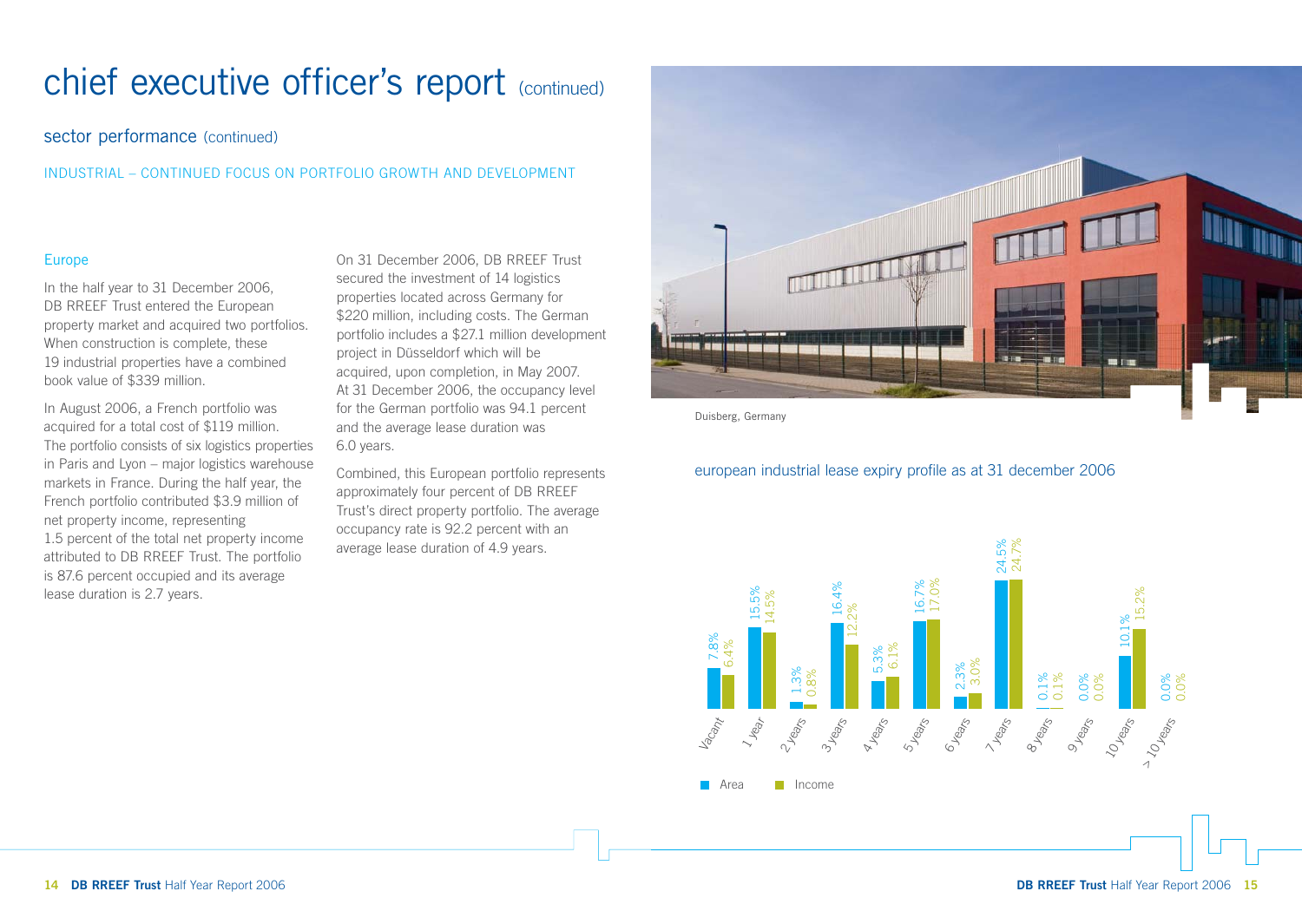THIRD PARTY FUNDS UNDER MANAGEMENT NOW TOTAL \$4.3 BILLION, AN INCREASE OF \$369 MILLION SINCE JUNE 2006. IN SUMMARY, DURING THE HALF YEAR OUR HIGH QUALITY PORTFOLIO HAS PERFORMED WELL AND WE ARE WORKING PROACTIVELY TO MAXIMISE ITS FUTURE POTENTIAL.

## third party funds

### delivering growth

Third party funds under management now total \$4.3 billion, an increase of \$369 million since June 2006.

The business, comprising wholesale funds, mandates and syndicates, has performed well against the external benchmarks and has grown through acquisition, development and revaluation. During the half year we have significantly increased our resources servicing this area particularly in respect of retail asset management where we manage 15 retail properties of which six are expected to be redeveloped over the next two years.

During the half year, following the approval of wholesale investors, we completed the last important step in the stapling proposal approved by security holders in 2004, by acquiring the Responsible Entity managing the wholesale fund from Deutsche Bank. As part of the change of ownership, the Fund has been renamed the DB RREEF Wholesale Property Fund.

### active capital management

DB RREEF Trust continues to maintain and enhance its strong balance sheet, which is supported by a Standard and Poors (S&P) long term corporate credit rating of BBB+.

DB RRFFF Trust's overall level of debt is \$3.5 billion, which represents gearing of 38.9 percent, as measured by interest bearing debt to total assets (both net of cash).

During the half year, DB RREEF Trust further diversified its sources of debt by successfully completing two medium term notes (MTNs) issues into the Australian debt capital market (for a combined total of \$450 million). Both issues received a strong response from investors and were increased from the original offer size.

DB RREEF Trust continues to maintain a prudent financial risk management profile. A high proportion of DB RREEF Trust's forecast interest bearing exposure is hedged with a weighted average duration of approximately six years. In addition, DB RREEF Trust's foreign exchange exposure is conservatively hedged for up to five years.

## sustainability

At DB RREEF we are committed to the long term integration of sustainability practices throughout our business and the period to 31 December 2006 has been no exception. The sustainability projects highlighted in the 2006 Annual Report are now underway and on track for completion in 2007.

Consistent with our commitment to sustainable and economically viable measures, we have committed to buy approximately 15 percent of the electricity used in our commercial properties in NSW, VIC, QLD and ACT from renewable sources. DB RREEF estimates this policy will cut around 15,000 tonnes of carbon dioxide a year, the equivalent of taking more than 3,750 cars off the road each year.

### outlook

In summary, during the half year our high quality portfolio has performed well and we are working proactively to maximise its future potential. We are increasing our investments with \$1 billion of acquisitions and commitments made in the year so far, and have created a development pipeline which will result in another \$2.2 billion of property being available for the group in the future.

We intend to pay a full year distribution of 11.3 cents per stapled security.



**Victor P Hoog Antink** Chief Executive Officer

26 February 2007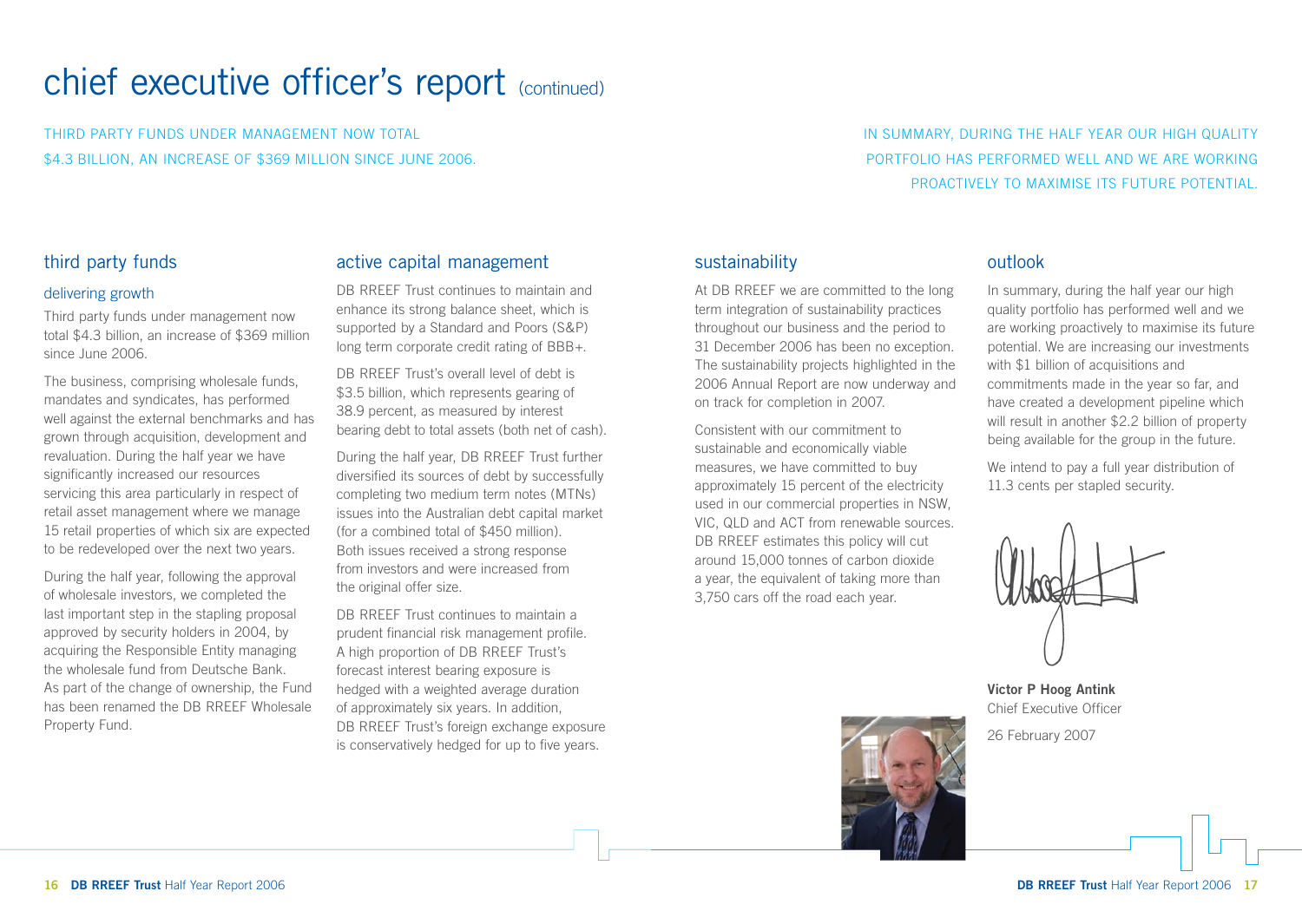## financial reports

THE FOLLOWING FINANCIAL STATEMENTS FOR DB RREEF TRUST ARE A SUMMARY OF THE INCOME STATEMENT, BALANCE SHEET, STATEMENT OF CHANGES IN EQUITY AND CONSOLIDATED CASH FLOW STATEMENT.

The full financial statements, together with the notes to the financial statements and the Directors' Report can be obtained from the DB RREEF Trust website at www.dbrreef.com or by contacting the Infoline on 1800 819 675.

### income statement

|                                                | 31 December 2006 | 31 December 2005 |
|------------------------------------------------|------------------|------------------|
|                                                | (\$'000)         | (\$'000)         |
| Property revenue                               | 348,286          | 326,012          |
| Interest revenue                               | 4,865            | 4,056            |
| Contribution from equity accounted investments | 29,564           | 8,749            |
| Property revaluations                          | 340,904          | 184,085          |
| Derivatives gains                              | 152              | 5,440            |
| Other income                                   | 4,705            | 3,380            |
| <b>Total income</b>                            | 728,476          | 531,722          |
| Financing costs                                | (96,044)         | (80,080)         |
| Impairment of goodwill                         |                  | (3,267)          |
| Other expenses                                 | (109, 291)       | (94, 358)        |
| <b>Total expenses</b>                          | (205, 335)       | (177,705)        |
| Profit before tax                              | 523,141          | 354,017          |
| Income and withholding tax expense             | (3,839)          | (7,926)          |
| Other minority interests (including RENTS)     | (8,820)          | (10, 484)        |
| Net profit to stapled security holders         | 510,482          | 335,607          |

### balance sheet

|                                                                                                               | 31 December 2006                | 30 June 2006                    |
|---------------------------------------------------------------------------------------------------------------|---------------------------------|---------------------------------|
|                                                                                                               | (\$'000)                        | (\$'000)                        |
| Cash and receivables<br>Investment properties<br>Other (including derivative financial instruments)           | 108.051<br>8,737,565<br>184,407 | 141.682<br>7,979,058<br>166,798 |
| <b>Total assets</b>                                                                                           | 9,030,023                       | 8,287,538                       |
| Payables and provisions<br>Interest bearing liabilities<br>Other (including derivative financial instruments) | 279.511<br>3,513,663<br>110,283 | 256.424<br>3,195,047<br>120,554 |
| <b>Total liabilities</b>                                                                                      | 3,903,457                       | 3,572,025                       |
| Less minority interest                                                                                        | 422,592                         | 427,851                         |
| Net assets (after minority interest)                                                                          | 4,703,974                       | 4,287,662                       |

## statement of changes in equity

|                                                                                                                       | 31 December 2006 31 December 2005 |                                 |
|-----------------------------------------------------------------------------------------------------------------------|-----------------------------------|---------------------------------|
|                                                                                                                       | (\$'000)                          | (\$'000)                        |
| Total equity at the beginning of the half year<br>Opening AIFRS adjustments<br>Exchange differences on translation of | 4,715,513                         | 3,865,713<br>3,443              |
| foreign operations                                                                                                    | (164)                             | 3,783                           |
| Net profit                                                                                                            | 519,302                           | 346,091                         |
| Contribution of equity<br>Distributions provided for or paid<br>Minority interest movements during the half year      | 71,680<br>(159, 646)<br>(20, 119) | 45,407<br>(150, 735)<br>(2,350) |
| Total equity at the end of the half year                                                                              | 5,126,566                         | 4,111,352                       |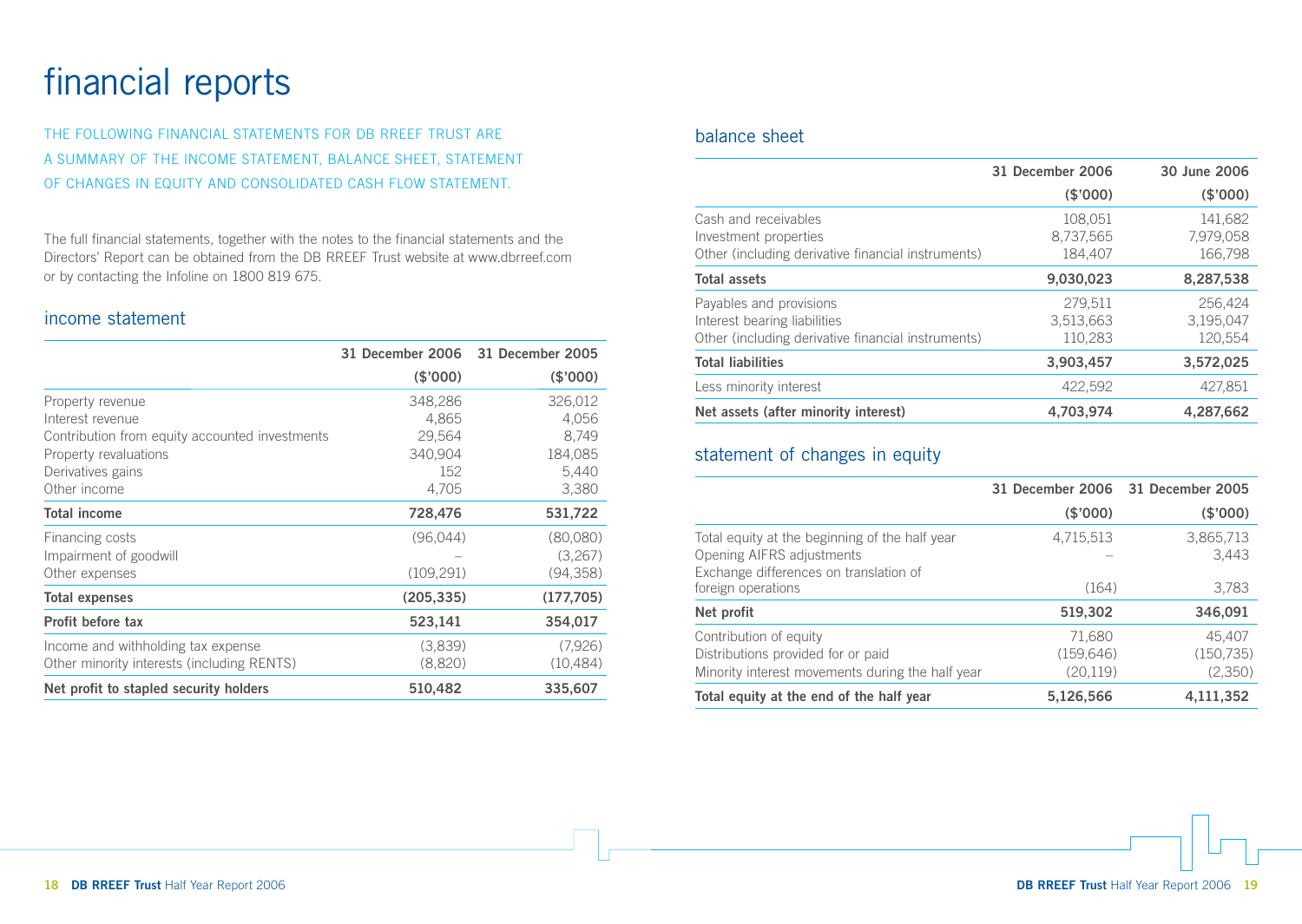## financial reports (continued)

### consolidated cash flow

|                                                                                                                                      | 31 December 2006 31 December 2005 |                                  |
|--------------------------------------------------------------------------------------------------------------------------------------|-----------------------------------|----------------------------------|
|                                                                                                                                      | (\$'000)                          | (\$'000)                         |
| Net cash inflow from operating activities<br>Net cash outflow from investing activities<br>Net cash inflow from financing activities | 144,425<br>(492,709)<br>312,426   | 149,465<br>(296, 034)<br>142,230 |
| Net increase/(decrease) in cash and<br>cash equivalents<br>Cash and cash equivalents at the beginning                                | (35,858)                          | (4,339)                          |
| of the period<br>Effects of exchange rate changes on cash and                                                                        | 106.428                           | 68,959                           |
| cash equivalents                                                                                                                     | 121                               | 1,700                            |
| Cash and cash equivalents at the end of the half year                                                                                | 70,691                            | 66,320                           |

## investor information

DB RREEF Trust is listed on the Australian Stock Exchange (ASX). The ASX code is DRT.

Security holders wishing to trade their security holding will need to use the services of a stockbroker or online broking facility to be able to trade their DB RREEF Trust securities.

### distribution payments

Distributions are paid for the six months to December and June each year. Security holders can receive their distribution by direct credit into their nominated bank account or receive additional DB RREEF Trust securities via the distribution reinvestment plan.

Security holders wishing to change their method of payment should contact the DB RREEF Infoline on 1800 819 675.

### annual tax statement

After the end of each financial year security holders will receive a tax statement. This statement summarises the distributions paid to you during the year and includes information required to complete your tax return.

### apportionment percentages

Apportionment percentages for DB RREEF Trust stapled securities since stapling can be found on the tax information page on our website at www.dbrreef.com or by contacting the Infoline on 1800 819 675.

#### enquiries

For enquiries about DB RREEF Trust please call:

Infoline: 1800 819 675 Outside Australia +61 2 8280 7126 Or email: enquires.drt@dbrreef.com

#### website

Information relating to the DB RREEF Trust can be found at www.dbrreef.com/drt

The website contains information on DB RREEF's products, property portfolio and corporate information. The site allows security holders access to their investment details, product reports and ASX announcements.

### complaints handling

Any security holder wishing to lodge a complaint should do so in writing and forward it to DB RREEF Funds Management Limited at the address shown in the directory. DB RREEF Funds Management Limited is a member of Financial Industry Complaints Service Limited (FICS), an independent dispute resolution scheme who may be contacted at:

Financial Industry Complaints Services Limited PO Box 579 Collins Street West Melbourne VIC 8007

Phone: 1300 780 808 Facsimile +613 9621 2291 Email: fics@fics.asn.au Website: www.fics.asn.au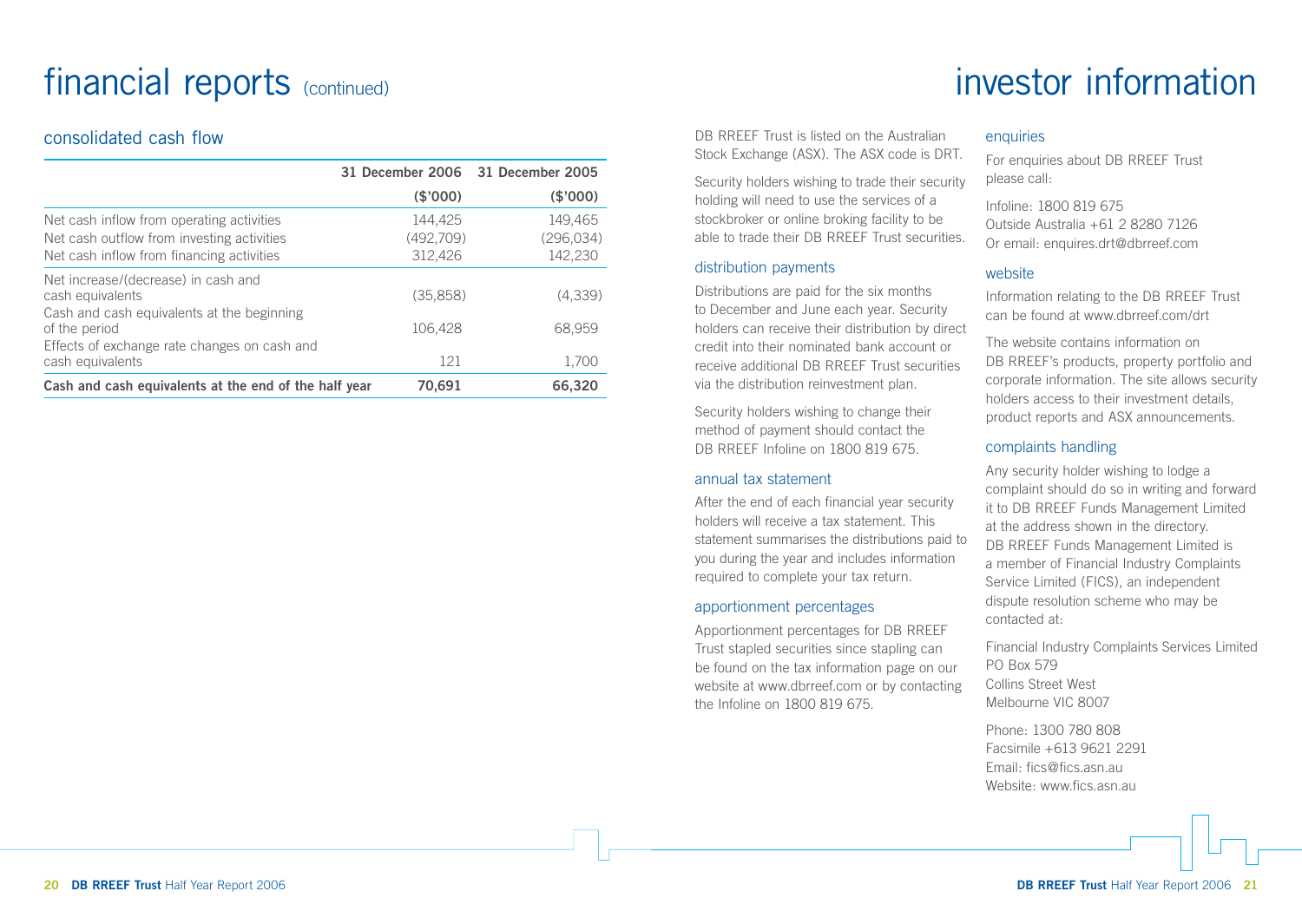## directory

DB RREEF Diversified Trust ARSN 089 324 541

DB RREEF Industrial Trust ARSN 090 879 137

DB RREEF Office Trust ARSN 090 768 531

DB RREEF Operations Trust ARSN 110 521 223

#### responsible entity

DB RREEF Funds Management Limited ABN 24 060 920 783

#### registered office of responsible entity

Level 9, 343 George Street Sydney NSW 2000

PO Box R1822 Royal Exchange Sydney NSW 1225

Phone: +61 2 9017 1100 Fax: +61 2 9017 1101

#### directors of the responsible entity

Christopher T Beare, Chair Elizabeth A Alexander AM Barry R Brownjohn Stewart F Ewen OAM Victor P Hoog Antink Charles B Leitner III (Alternate Andrew J Fay) Brian E Scullin

#### secretaries of the responsible entity

Tanya L Cox John C Easy

#### investor enquiries

Email: enquiries.drt@dbrreef.com Freecall: 1800 819 675 Phone: +61 2 9017 1330 Website: www.dbrreef.com

#### auditors

PricewaterhouseCoopers Chartered Accountants 201 Sussex Street Sydney NSW 2000

#### security registry

Link Market Services Limited Level 12, 680 George Street Sydney NSW 2000

Locked Bag A14 Sydney South NSW 1235

Phone: +61 2 8280 7126 Freecall: 1800 819 675 Fax: +61 2 9287 0303 Email: registrars@linkmarketservices.com.au Website: www.linkmarketservices.com.au

For enquiries regarding your holding you can either contact the Security Registry, or access your holding details via the web at www.dbrreef.com/drt and follow the links to the security registry page.

Listed on the Australian Stock Exchange ASX Code: DRT.

InfoLine, 1800 819 675, Monday to Friday between 8.30am and 5.30pm (Sydney time).